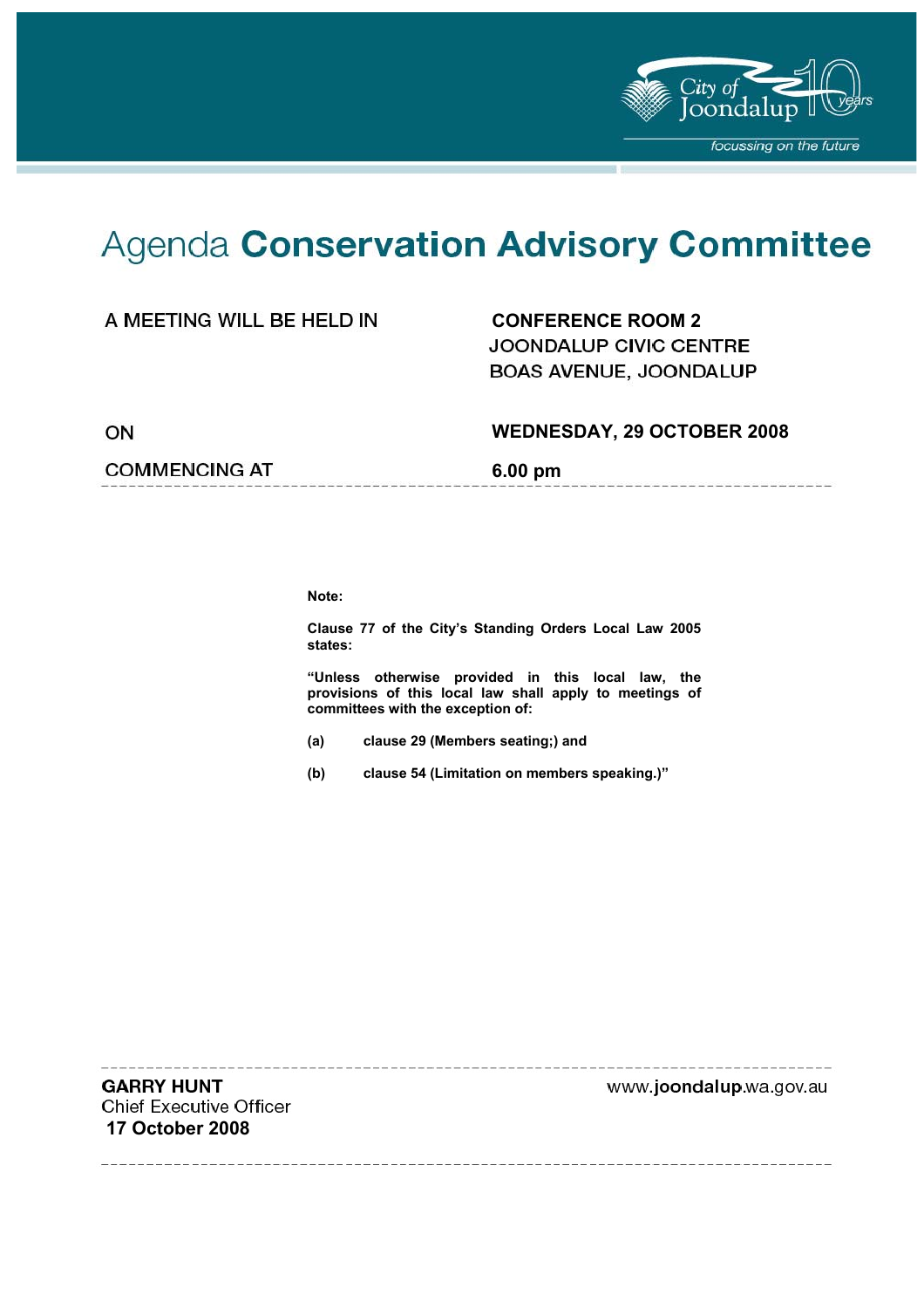## **CITY OF JOONDALUP**

Notice is hereby given that a meeting of the **CONSERVATION ADVISORY COMMITTEE** will be held in Conference Room 2, Joondalup Civic Centre, Boas Avenue, Joondalup on **Wednesday, 29 October 2008** commencing at **6.00 pm.** 

GARRY HUNT Chief Executive Officer  $\Box$  Joondalup Joondalup 17 October 2008 Western Australia

### **AGENDA**

#### **Committee Members (14):**

Cr Mike Norman **Presiding Person** Cr Fiona Diaz Cr Marie Macdonald

Cr Sue Hart Deputy Presiding Person

Mr John Chester **Community Representative** Mrs Marilyn Zakrevsky Community Representative Ms Suzi Greenway **Community Representative** Mr Barry Fitzsimmons **Community Representative** Ms Phyllis Robertson<br>
Dr Marjorie Apthorpe<br>
Community Representative Community Representative Mr Tim Argus **Community Representative** Mr Steve Magyar Community Representative Mr Gary Tate **Community Representative** Ms Dorothy Lullfitz Community Representative

#### **Quorum for meetings (7)**

The quorum for a meeting is to be at least 50% of the number of offices (whether vacant or not) of members of the committee.

#### **Simple majority:**

A simple majority is to be more than 50% of those members present at the meeting.

#### **Absolute majority: (8)**

An absolute majority is to be more than 50% of the number of offices (whether vacant or not) of the committee.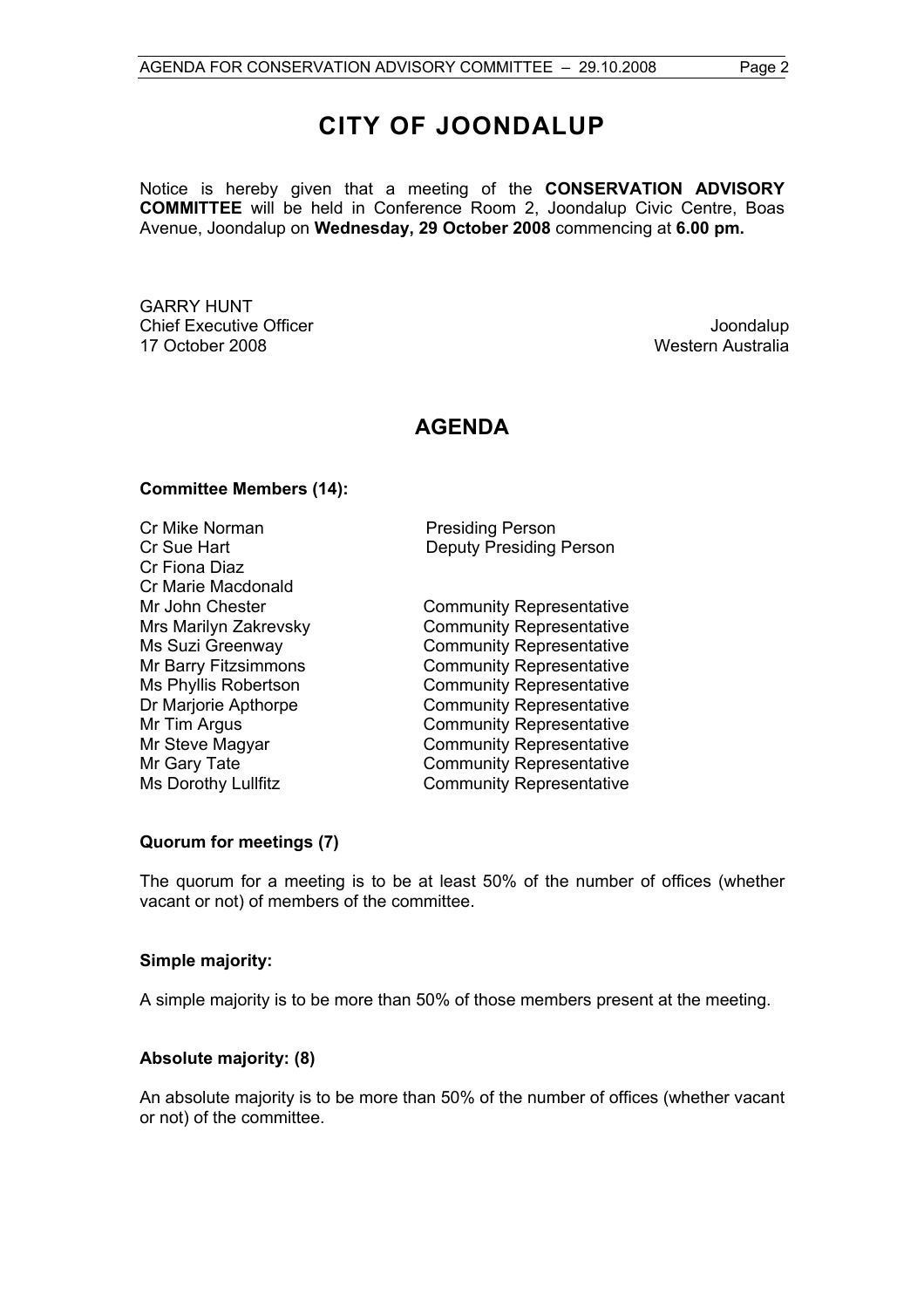#### **Casting vote:**

In the event that the vote on a motion is tied, the presiding person must cast a second vote.

#### **Terms of Reference**

- $\triangleright$  To make recommendations to Council for the conservation of the City of Joondalup's natural biodiversity.
- $\triangleright$  To provide strategic input and when requested advice on issues relating to the conservation and management of the City's natural biodiversity.
- $\triangleright$  To promote partnerships between Council and the community to protect the City of Joondalup's natural biodiversity as contained within its various natural areas (bushland, wetlands and coastal environment).

#### **DECLARATION OF OPENING**

#### **APOLOGIES/LEAVE OF ABSENCE**

#### **CONFIRMATION OF MINUTES**

#### MINUTES OF THE CONSERVATION ADVISORY COMMITTEE HELD 27 AUGUST 2008

#### **RECOMMENDATION**

**That the minutes of the meeting of the Conservation Advisory Committee held on 27 August 2008 be confirmed as a true and correct record.** 

#### **ANNOUNCEMENTS BY THE PRESIDING PERSON WITHOUT DISCUSSION**

#### **DECLARATIONS OF INTEREST**

#### **IDENTIFICATION OF MATTERS FOR WHICH THE MEETING MAY SIT BEHIND CLOSED DOORS**

#### **PETITIONS AND DEPUTATIONS**

#### **REPORTS**

| Item 1 | Conservation Advisory Committee - Proposed Page 5<br><b>Meeting Dates for 2009 - [00906]</b> |        |
|--------|----------------------------------------------------------------------------------------------|--------|
| ltem 2 | <b>Natural Areas Management Planning - [23569]</b>                                           | Page 8 |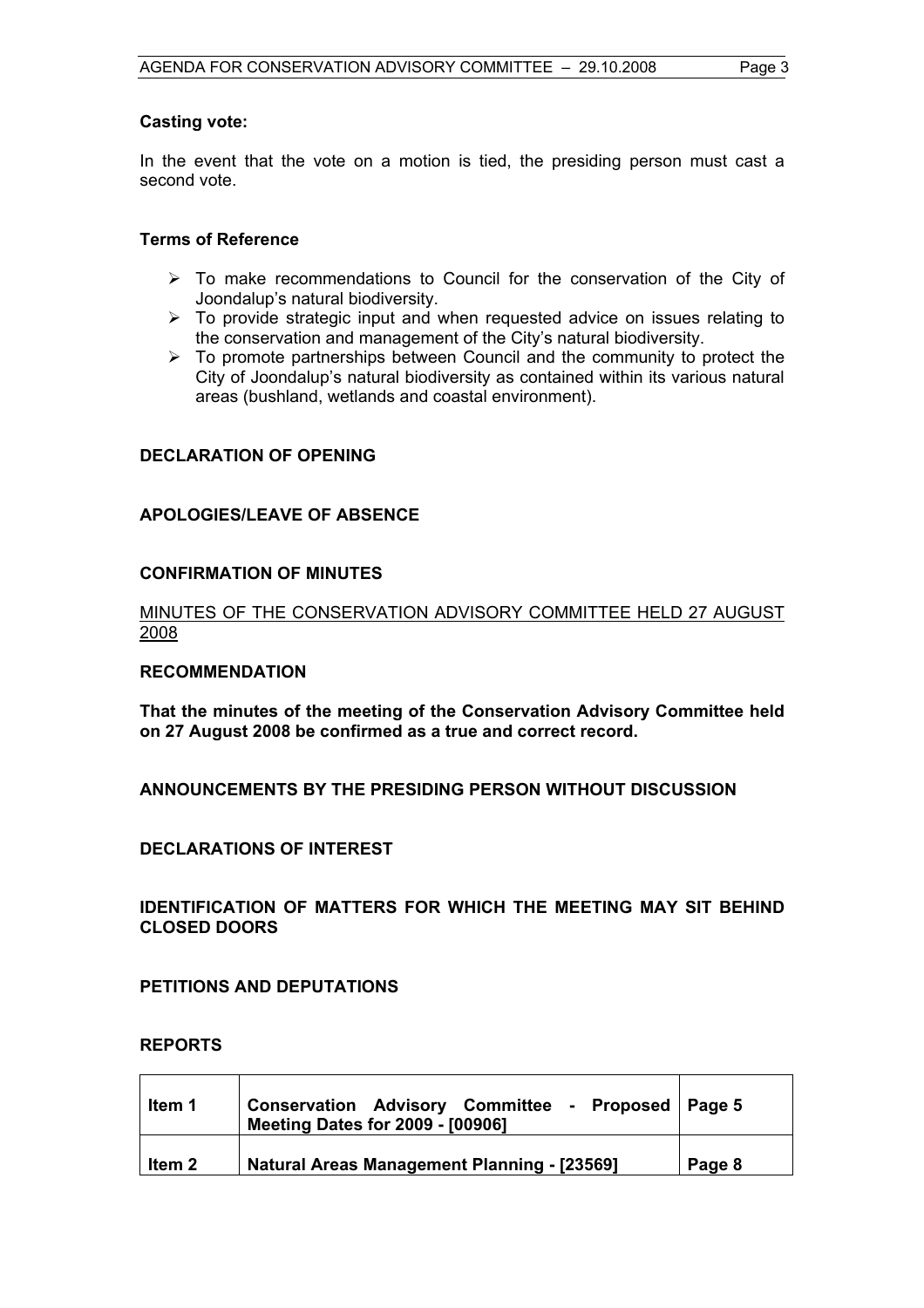### **MOTIONS OF WHICH PREVIOUS NOTICE HAS BEEN GIVEN**

### **REQUESTS FOR REPORTS FOR FUTURE CONSIDERATION**

**CLOSURE**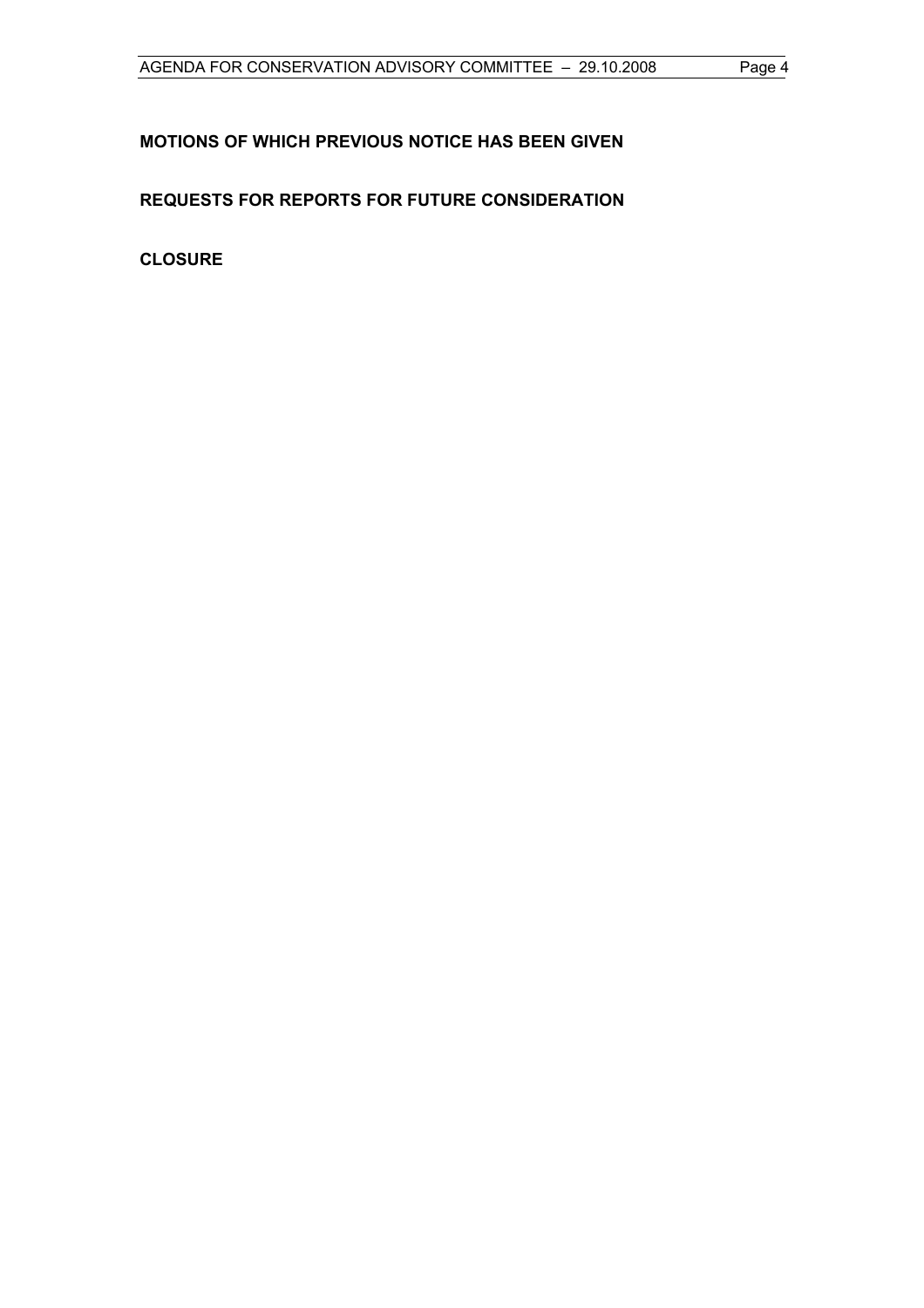### **ITEM 1 CONSERVATION ADVISORY COMMITTEE - PROPOSED MEETING DATES FOR 2009 - [00906]**

**WARD:** All

**RESPONSIBLE** Mr Martyn Glover **DIRECTOR:** Infrastructure Services

#### **PURPOSE / EXECUTIVE SUMMARY**

The purpose of this report is for the Conservation Advisory Committee (CAC) to set meeting dates for 2009.

#### **BACKGROUND**

At its meeting on 20 November Council 2007 Council agreed to:

- "2 (a) ESTABLISH the Conservation Advisory Committee to:
	- $\triangleright$  To make recommendations to Council for the conservation of the City of Joondalup's natural biodiversity.
	- $\triangleright$  To provide strategic input and when requested advice on issues relating to the conservation and management of the City's natural biodiversity.
	- $\triangleright$  To promote partnerships between Council and the community to protect the City of Joondalup's natural biodiversity as contained within its various natural areas (bushland, wetlands and coastal environment)."

Terms of Reference for the Conservation Advisory Committee can be found in Attachment 1.

#### **DETAILS**

CAC Meetings will generally be held every two months in accordance with Council's decision on a Wednesday evening commencing at 6pm. Meetings will be held in the City of Joondalup Civic Centre Conference Rooms.

The proposed meeting schedule is until the 2009 Election. The Local Government Act specifies that all Committees of the Council are disbanded on the Ordinary Election Date.

Proposed dates are as follows:

- Wednesday, 25 February 2009
- Wednesday, 28 April 2009
- Wednesday, 24 June 2009
- Wednesday, 25 August 2009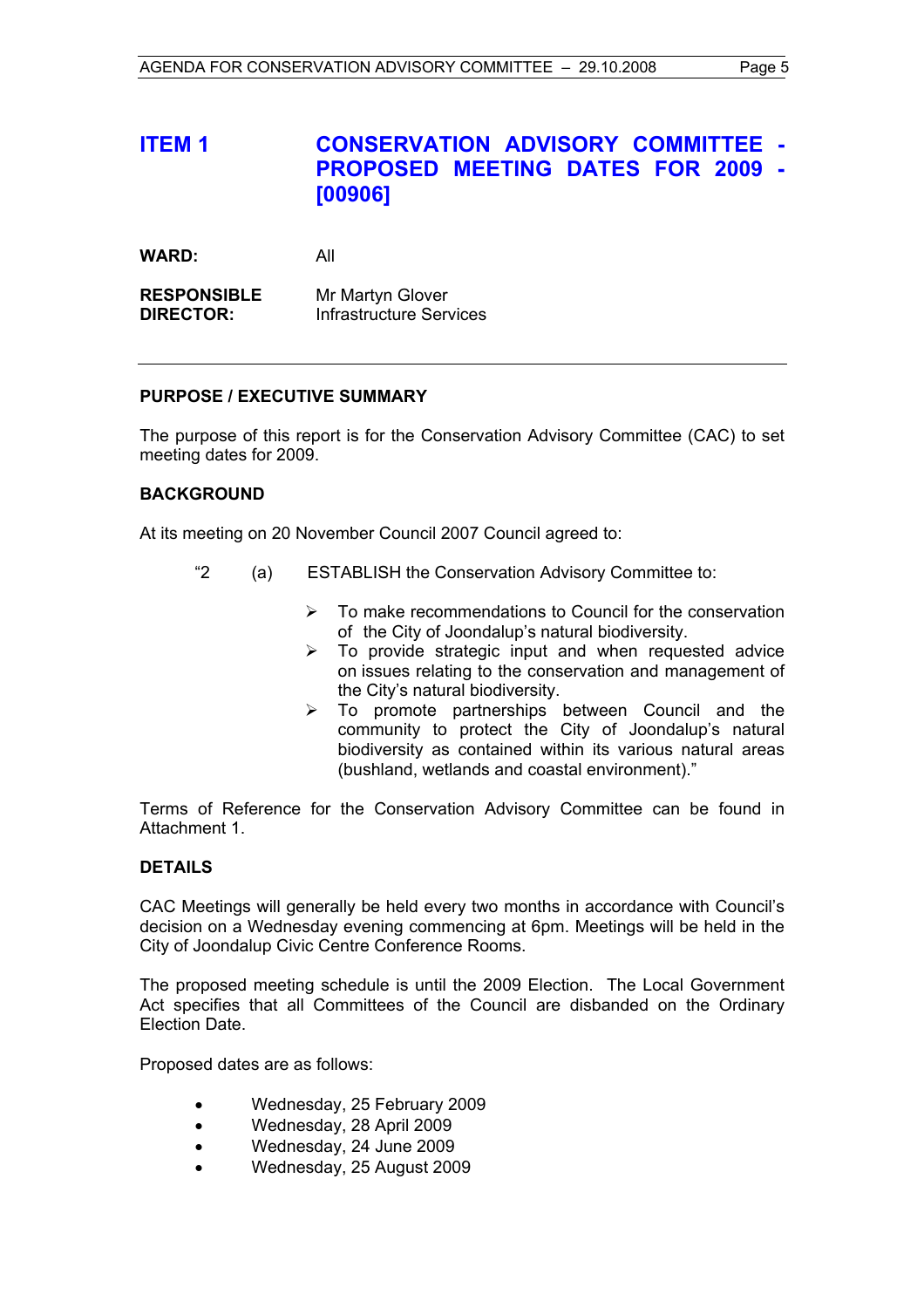#### **Link to Strategic Plan:**

Objective:

2.1 To ensure that the City's natural environmental assets are preserved, rehabilitated and maintained.

Outcome:

The City's natural environmental assets are preserved for future generations.

Objective:

2.2 To engage proactively with the community and other relevant organisations in the preservation of the City's natural environmental assets.

#### **Legislation – Statutory Provisions:**

Not Applicable.

#### **Risk Management considerations:**

Not Applicable.

#### **Financial/Budget Implications:**

Not Applicable.

#### **Policy implications:**

Not Applicable.

#### **Regional Significance:**

Not Applicable.

#### **Sustainability implications:**

The Conservation Advisory Committee will address and discuss conservation issues at their bi-monthly meetings.

#### **Consultation:**

Not Applicable.

#### **COMMENT**

Nil.

#### **ATTACHMENTS**

Attachment 1 Conservation Advisory Committee Terms of Reference

#### **VOTING REQUIREMENTS**

Simple Majority.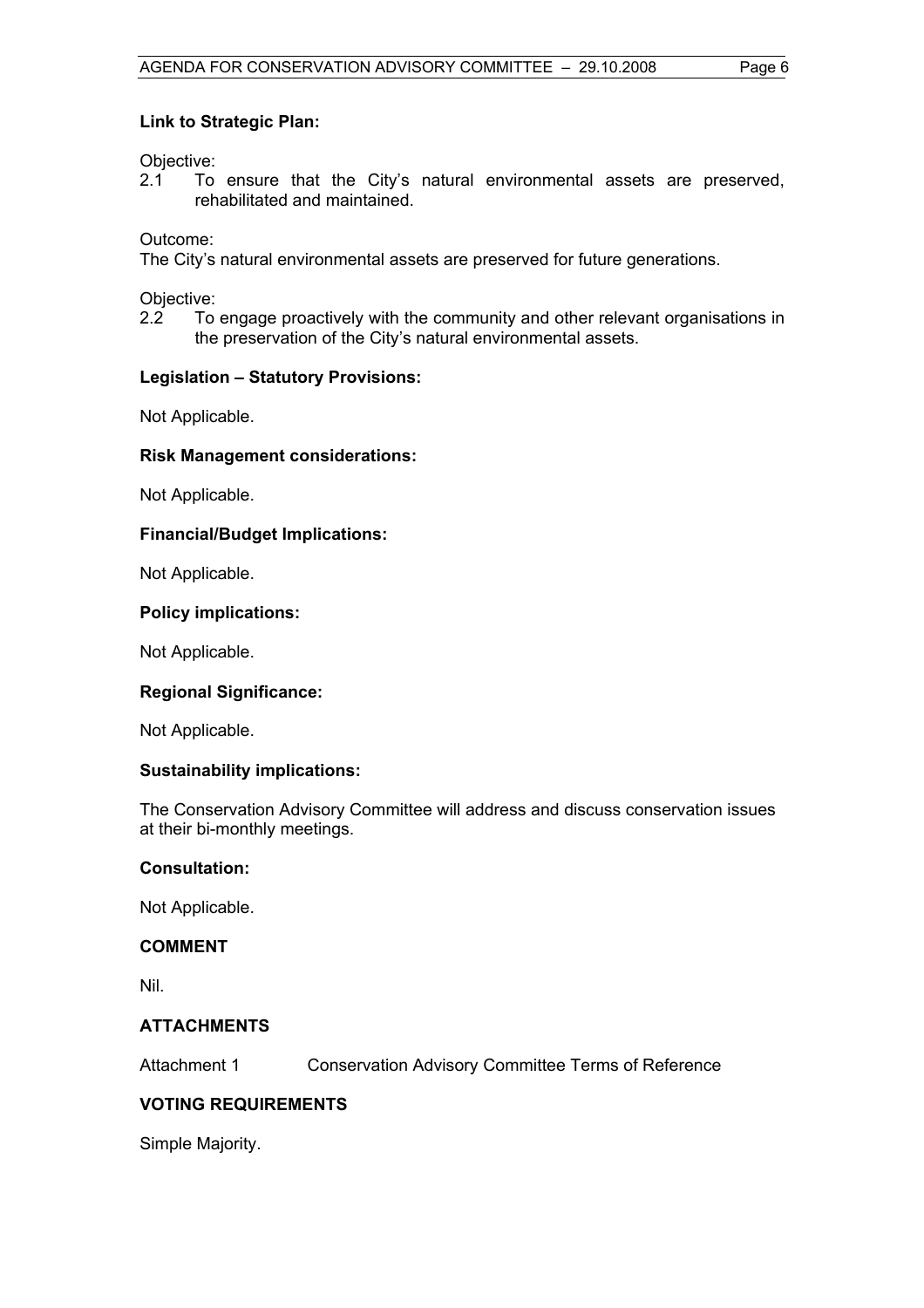#### **RECOMMENDATION**

**That the Conservation Advisory Committee SETS the following 2009 meeting dates to be held at 6pm in the Joondalup Civic Centre, Boas Avenue, Joondalup:** 

> **Wednesday, 25 February 2009 Wednesday, 28 April 2009 Wednesday, 24 June 2009 Wednesday, 25 August 2009**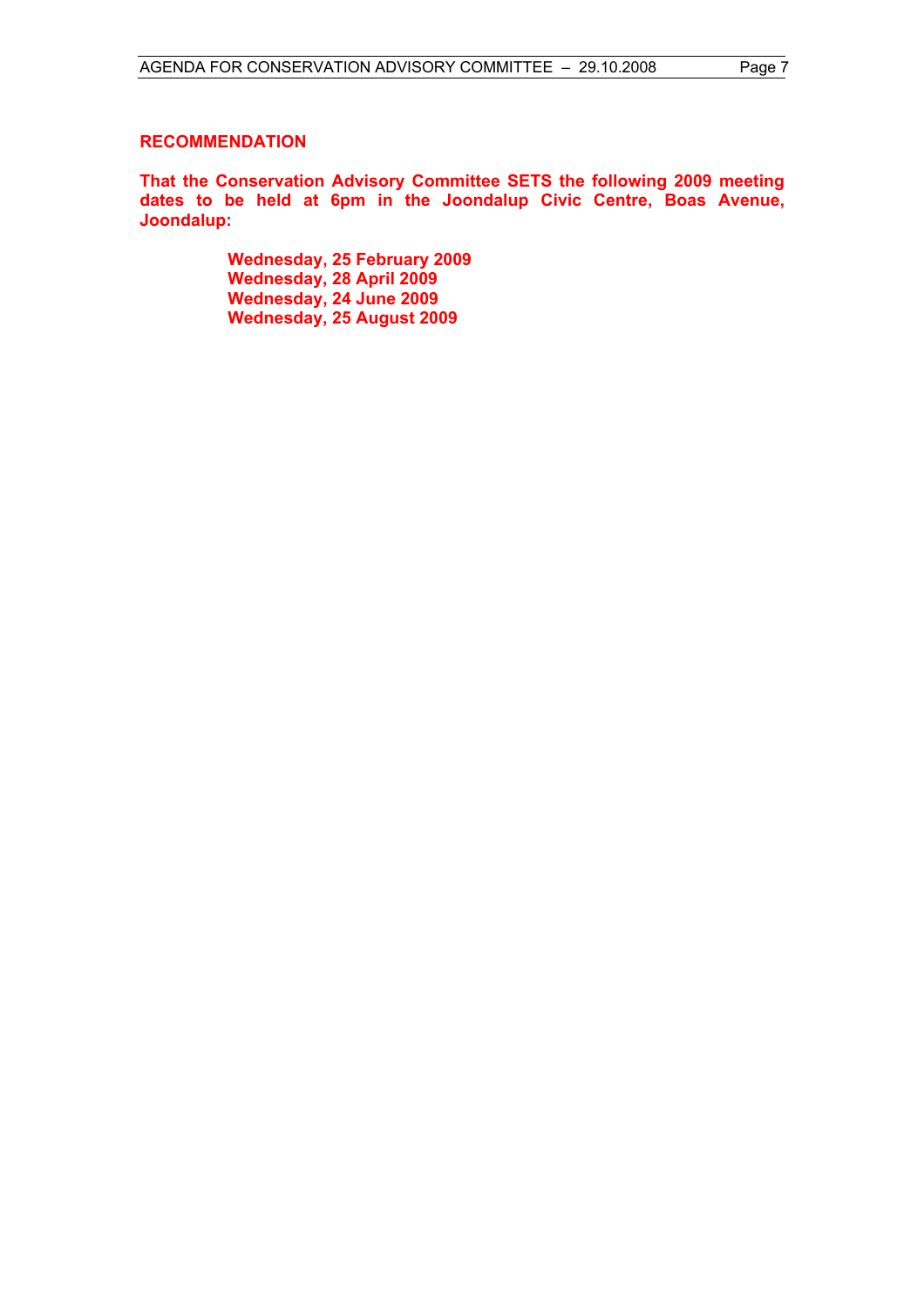### **ITEM 2 NATURAL AREAS MANAGEMENT PLANNING - [23569]**

**WARD:** All

**RESPONSIBLE** Mr Martyn Glover **DIRECTOR:** Infrastructure Services

#### **PURPOSE/ EXECUTIVE SUMMARY**

To present the report entitled Natural Areas Management Planning (CJ187-09/08) to the Conservation Advisory Committee for information and advice.

#### **BACKGROUND**

At the Conservation Advisory Committee meeting held on 23 April 2008 it was requested that a report be provided on Small Reserve Bushland Management**.** Due to the Council's recent resolution in relation to reports requested by Advisory Committees, which was that reports be considered by Council in the first instance, this report was submitted to Council on 2 September 2008 for its consideration.

#### **DETAILS**

At its meeting held on 2 September 2008 Council was presented with the report CJ187-09/08 Natural Areas Management Planning and resolved as follows:

"2 REFERS Report CJ187-09/08 to the Conservation Advisory Committee for its information and advice."

#### **ATTACHMENTS**

Attachment 1 CJ187-09/08 - Natural Areas Management Planning

#### **VOTING REQUIREMENTS**

Simple Majority.

#### **RECOMMENDATION**

**That the Conservation Advisory Committee RECEIVES Report CJ187-09/08 - Natural Areas Management Planning forming Attachment 1 to this Report and provides advice to Council on its subject matter.** 

*Appendix 1 refers*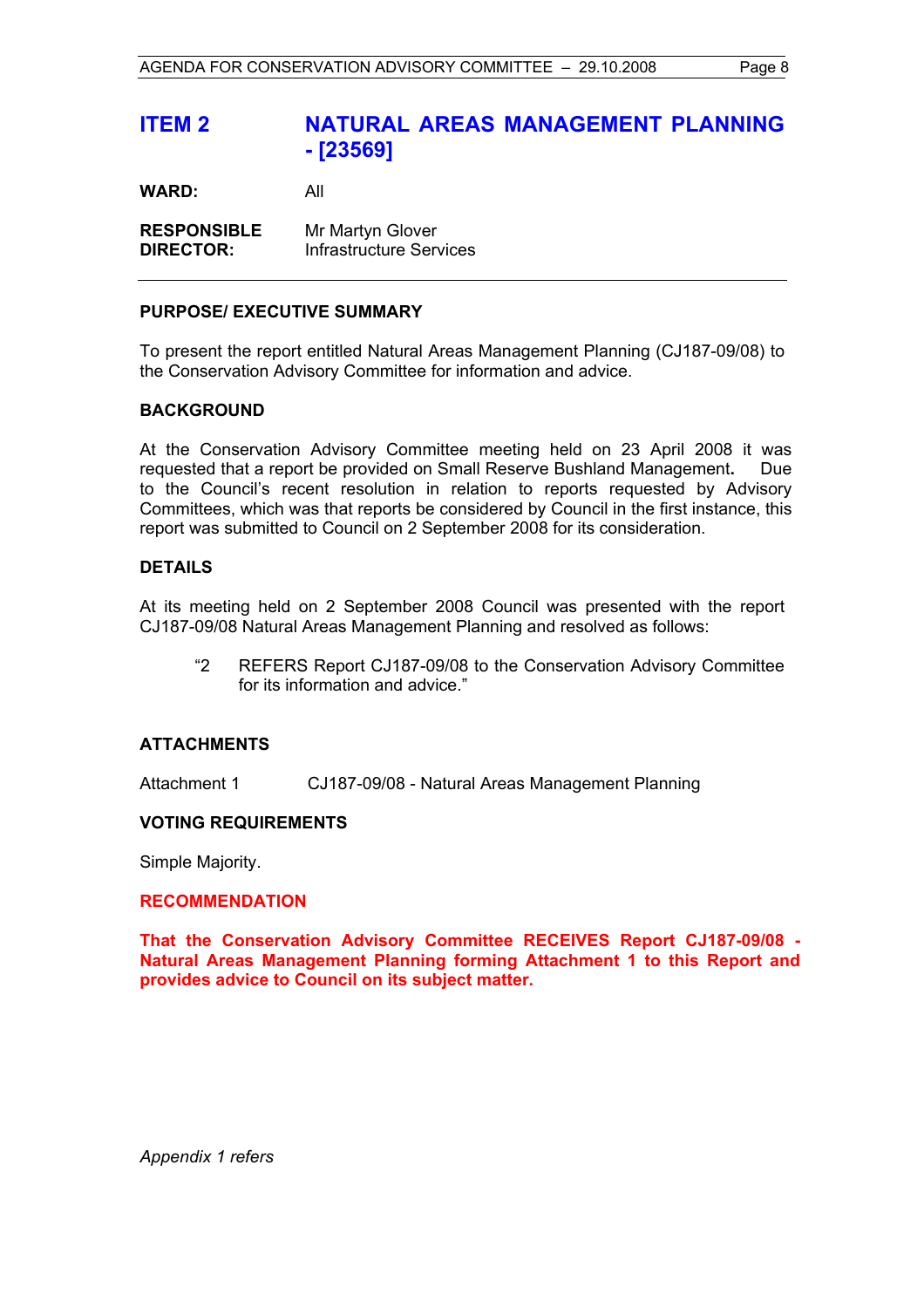

## **APPENDICES FOR AGENDA OF CONSERVATION ADVISORY COMMITTEE**

| <b>ITEM</b> | TITLE                                                                                            | <b>APPENDIX</b> | <b>PAGE</b> |
|-------------|--------------------------------------------------------------------------------------------------|-----------------|-------------|
| Item 1      | <b>Conservation Advisory Committee - Proposed</b><br>Meeting Dates For 2009 - Terms of Reference |                 |             |
| Item 2      | CJ187-09/08<br><b>Natural</b><br><b>Management</b><br><b>Areas</b><br><b>Planning - [23569]</b>  | 2               | 3           |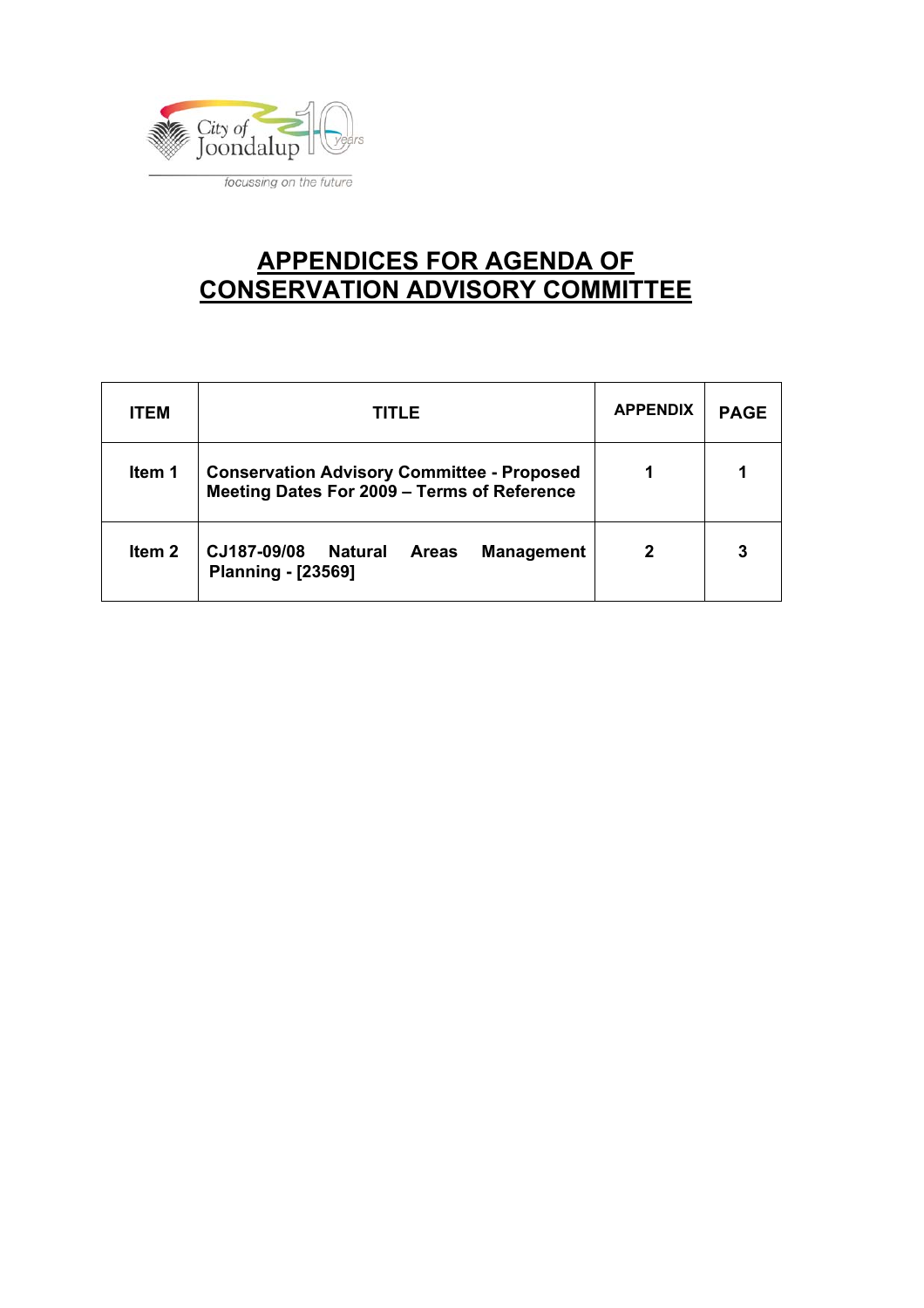#### **CONSERVATION ADVISORY COMMITTEE TERMS OF REFERENCE**

#### $\mathbf{1}$ **Definitions**

"Council" refers to the council of the City of Joondalup.

#### $2.$ Membership

The committee will consist of the following members, to be determined by the Council:

Four (4) Elected Members Ten (10) Community Representatives

#### $3.$ **Objectives**

Establishes the Conservation Advisory Committee to:

- Provide strategic input and when requested advice on issues relating to the conservation and management f the City's natural biodiversity:
- Make recommendations to Council for the conservation of the City of Joondalup's natural biodiversity;
- Promote partnerships between Council and the Community to protect the City of  $\bullet$ Joondalup's natural biodiversity as contained within its various natural areas (bushland, wetlands and coastal environment)

#### 4. **Management**

#### $4.1$ **Terms of Appointment**

All appointments to the Advisory Committee shall be by recommendation by the Committee to the Council.

#### 4.2 Chairperson

The Chairperson and Deputy Chairperson shall be elected by the Advisory Committee. In the absence of the Chairperson and Deputy Chairperson, the meeting shall appoint an Acting Chairperson for that particular meeting.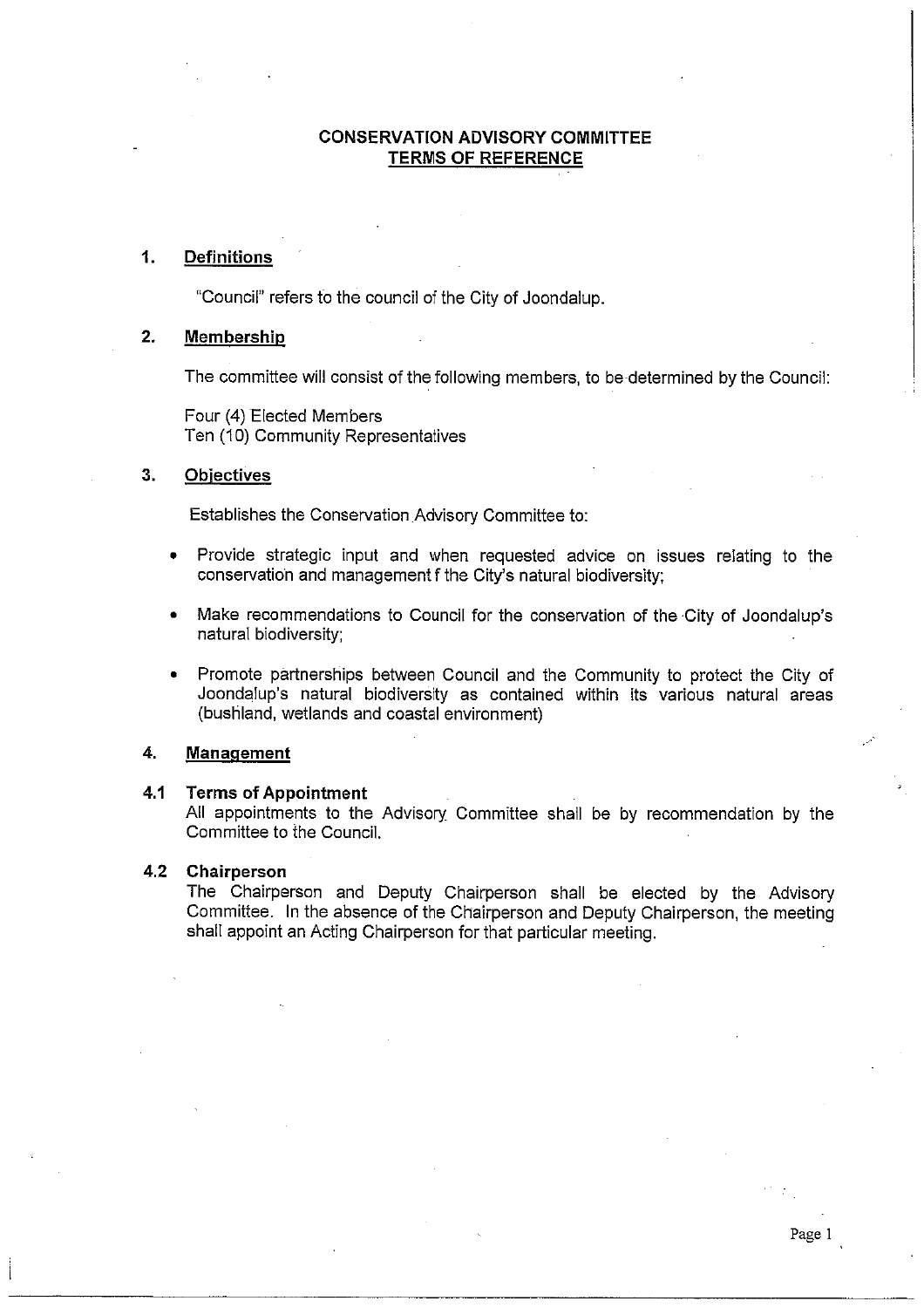#### 4.3. Meetings

Ordinary meetings shall generally be held on a bimonthly basis; however special meetings may be convened in accordance with the City's Standing Orders Local Law.

#### 4.4. Deputations

The Advisory Committee may invite any person or organisation to attend any meeting, but such persons are not entitled to vote on any decision arising at such meetings. Non committee members may attend the meeting as observers. Prior notice should be given if observers wish to attend. Observers may speak, if acknowledged by the Chairperson.

#### 4.5. Quorum

A quorum shall be 7 members.

#### 4.6. Minutes

Minutes shall be made of all meetings. A copy of confirmed minutes shall be forwarded to the Sustainability Advisory Committee. Minutes of Conservation Advisory Committee meetings shall be available to the public and Committee Members five days after the meeting and an agenda shall be forwarded to all members at least three days prior to the following meeting.

#### 4.7. Working Groups

The Advisory Committee may appoint a number of its members to work together on a specific issue. A working group will undertake only those duties specified by the committee

#### 4.8. Vacancies

If a casual vacancy is created the Advisory Committee can recommend the appointment of a person for the remainder of the term of office.

#### 4.9. Powers of the Council

Nothing herein shall restrict the powers of the Council.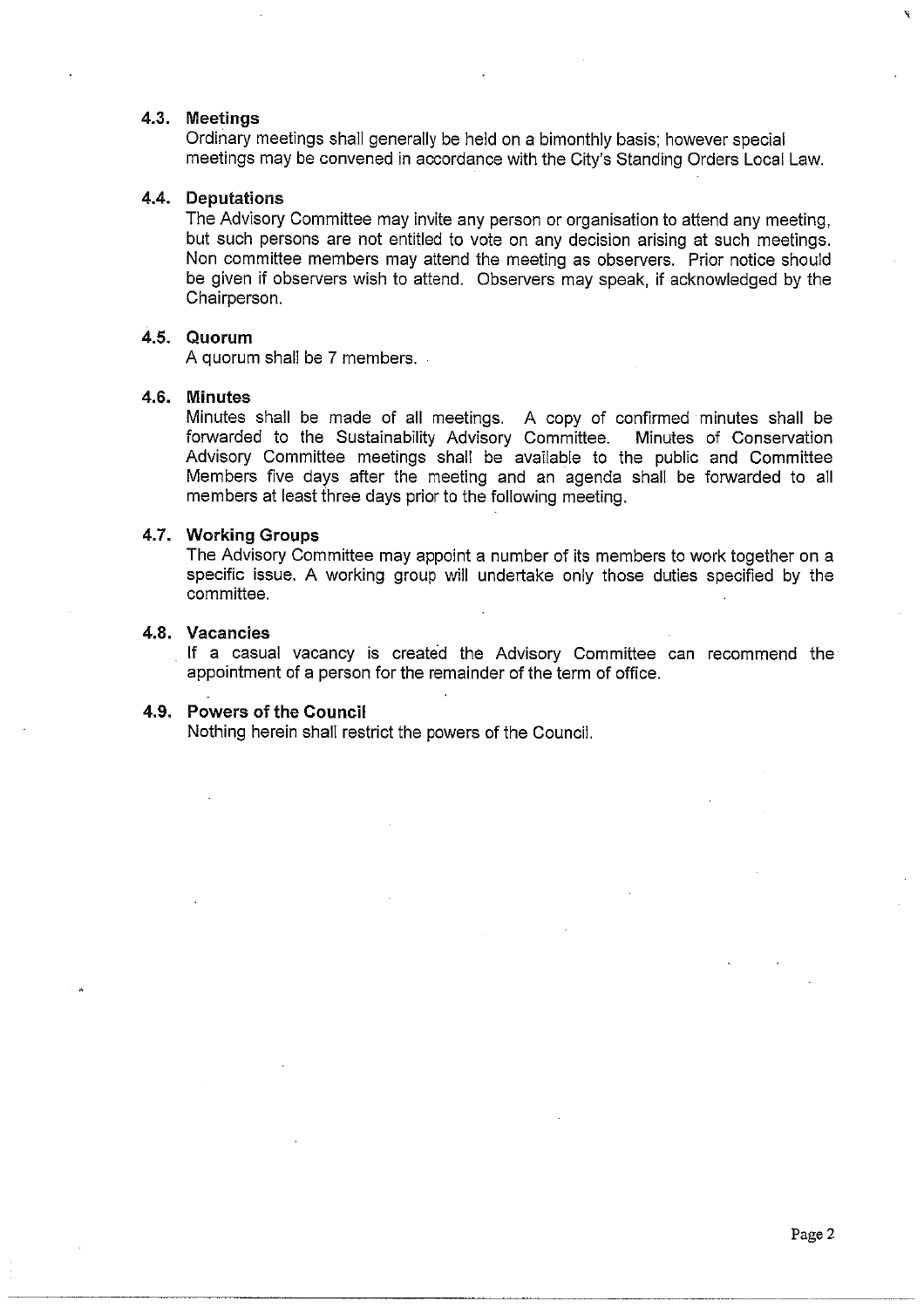### **2008/2009 Five Year Capital Works Program**

#### Foreshore Development & Natural Areas Management Program

#### 2008/09

#### Approved

| Project        | <b>Title</b>                                                                 | <b>Description</b>                                                                                          | <b>Suburbs</b>          | <b>Expenditure</b> | Revenue | Fund<br>Source |
|----------------|------------------------------------------------------------------------------|-------------------------------------------------------------------------------------------------------------|-------------------------|--------------------|---------|----------------|
| <b>FNM008</b>  | Foreshore and Sand<br><b>Stabilisation Fencing</b>                           | Supply and installation of fencing for<br>sand stabilisation and vegetation<br>restoration of coastal dunes | <b>Multiple Suburbs</b> | 44,000             | 0       | <b>MUNI</b>    |
| <b>FNM1016</b> | <b>Bushland Reserve</b><br>Fencing                                           | Fencing of Reserves identified by<br>Council to be protected under the<br>District Planning Scheme 2.       | <b>NA</b>               | 120,000            | 0       | <b>MUNI</b>    |
| <b>FNM1026</b> | Craigie Open Space:<br>Fencing for Native<br>Animals                         | Installation of Fencing around Craigie<br>Open Space for the protection of<br><b>Native Animals</b>         | Craigie                 | 280,000            | 0       | <b>MUNI</b>    |
| <b>FNM1021</b> | Craigie Open Space -<br>Design & Construct<br>New Escarpment<br><b>Steps</b> | Remove existing steps leading down<br>the escarpment and replace with new<br>stairway and landings.         | Craigie                 | 125,000            | 0       | <b>MUNI</b>    |

TOTAL PROJECTS: 4 \$569,000 \$0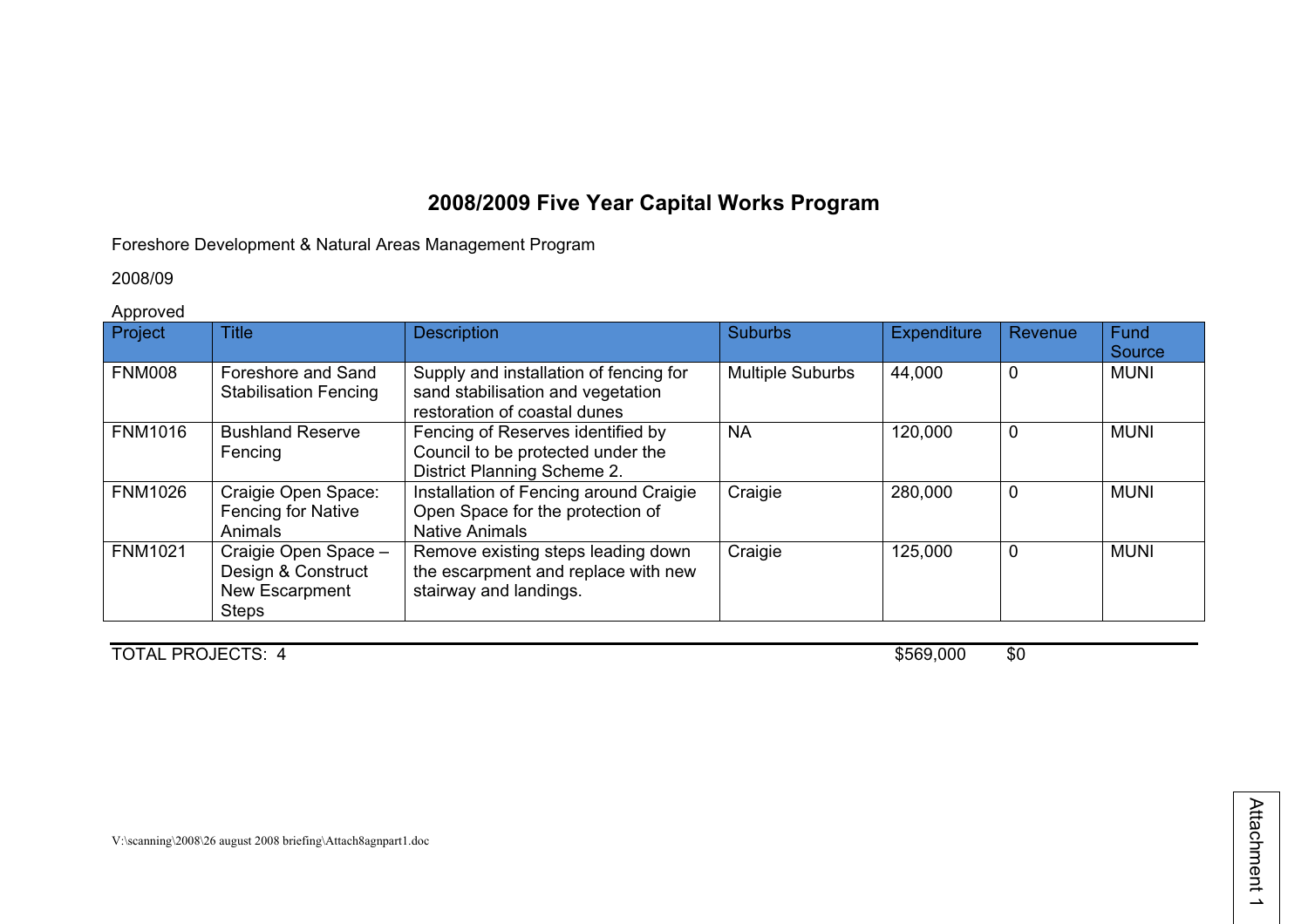## **2008/2009 Five Year Capital Works Program**

### 2009/10

Approved

| Project        | <b>Title</b>                                                | <b>Description</b>                                                                                    | <b>Suburbs</b> | Expenditure | Revenue | Fund<br>Source |
|----------------|-------------------------------------------------------------|-------------------------------------------------------------------------------------------------------|----------------|-------------|---------|----------------|
| <b>FNM1016</b> | <b>Bushland Reserve</b><br>Fencing                          | Fencing of Reserves identified by<br>Council to be protected under the<br>District Planning Scheme 2. | N/A            | \$45,000    |         | <b>MUNI</b>    |
| <b>FNM1025</b> | <b>Medinah Park</b><br><b>Connolly Path</b><br>construction | Create pedestrian access from<br>Shenton Avenue into Medinah Park<br>and through to Fairway Circle    | Connolly       | \$85,000    |         | <b>MUNI</b>    |

TOTAL PROJECTS: 2  $$230,000 \qquad $0$ 

#### 2010/11

Approved

| Project        | <b>Title</b>                       | <b>Description</b>                                                                                    | <b>Suburbs</b> | Expenditure | Revenue | Fund<br>Source |
|----------------|------------------------------------|-------------------------------------------------------------------------------------------------------|----------------|-------------|---------|----------------|
| <b>FNM1016</b> | <b>Bushland Reserve</b><br>Fencing | Fencing of Reserves identified by<br>Council to be protected under the<br>District Planning Scheme 2. | N/A            | 150,000     |         | <b>MUNI</b>    |

TOTAL PROJECTS: 1 \$150,000 \$0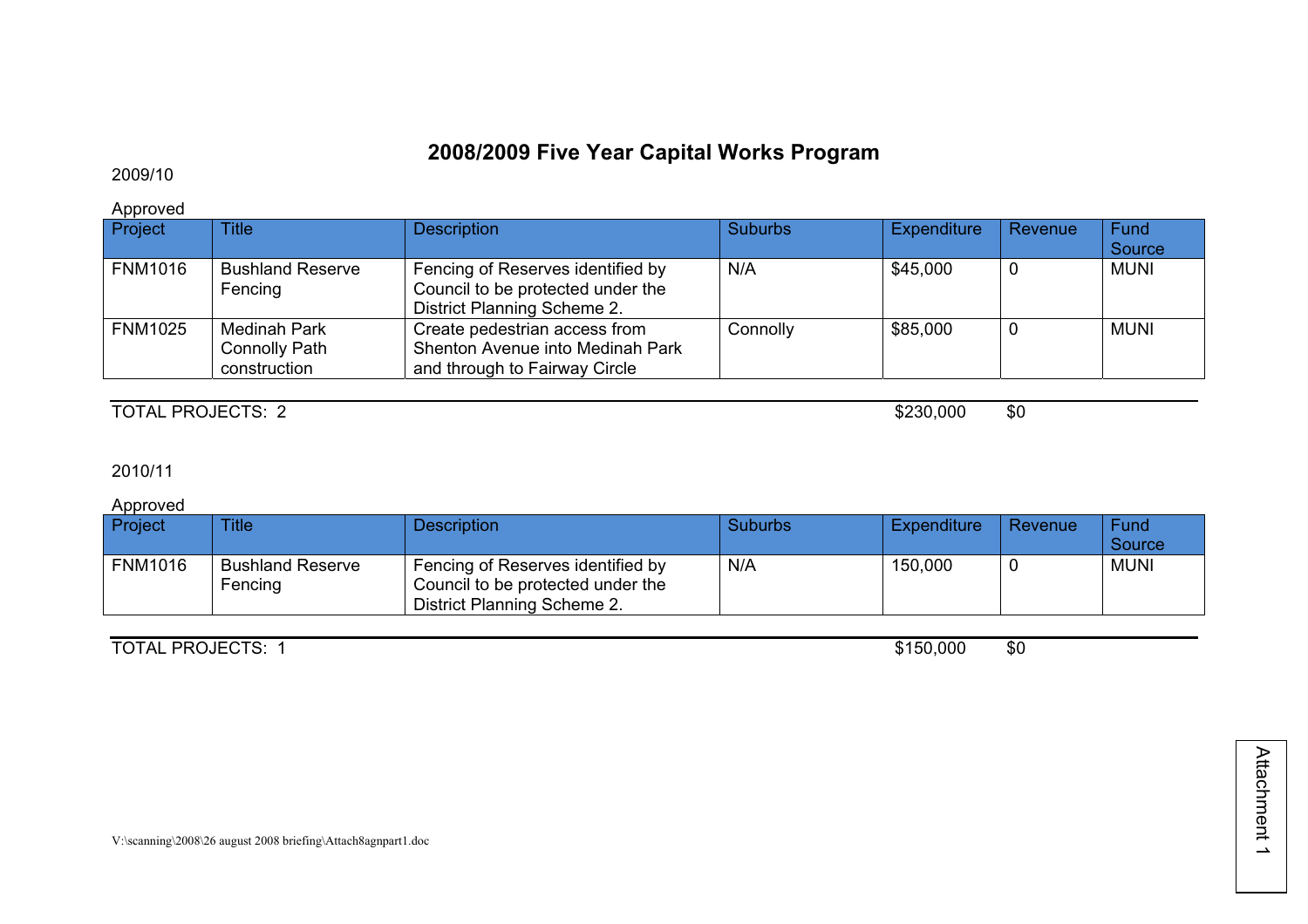## **2008/2009 Five Year Capital Works Program**

### 2011/12

Approved

| Project        | <b>Title</b>                               | <b>Description</b>                                                                                     | Suburbs  | <b>Expenditure</b> | Revenue | Fund<br>Source |
|----------------|--------------------------------------------|--------------------------------------------------------------------------------------------------------|----------|--------------------|---------|----------------|
| <b>FNM1015</b> | <b>Bushland Reserve</b><br>Fencing Removal | Removal of fencing and boundary<br>control facilities to protect native and<br>natural bushland system | Hillarys | 100,000            |         | <b>MUNI</b>    |

TOTAL PROJECTS: 1 \$100,000 \$0

2012/13

### Approved

| Project        | <b>Title</b>                       | <b>Description</b>                                                                                   | <b>Suburbs</b> | <b>Expenditure</b> | Revenue | Fund<br>Source |
|----------------|------------------------------------|------------------------------------------------------------------------------------------------------|----------------|--------------------|---------|----------------|
| <b>FNM1016</b> | <b>Bushland Reserve</b><br>Fencing | Fencing of Reserves identified by<br>Council to be protected under the<br>District Planning Scheme 2 | N/A            | 100,000            |         | <b>MUNI</b>    |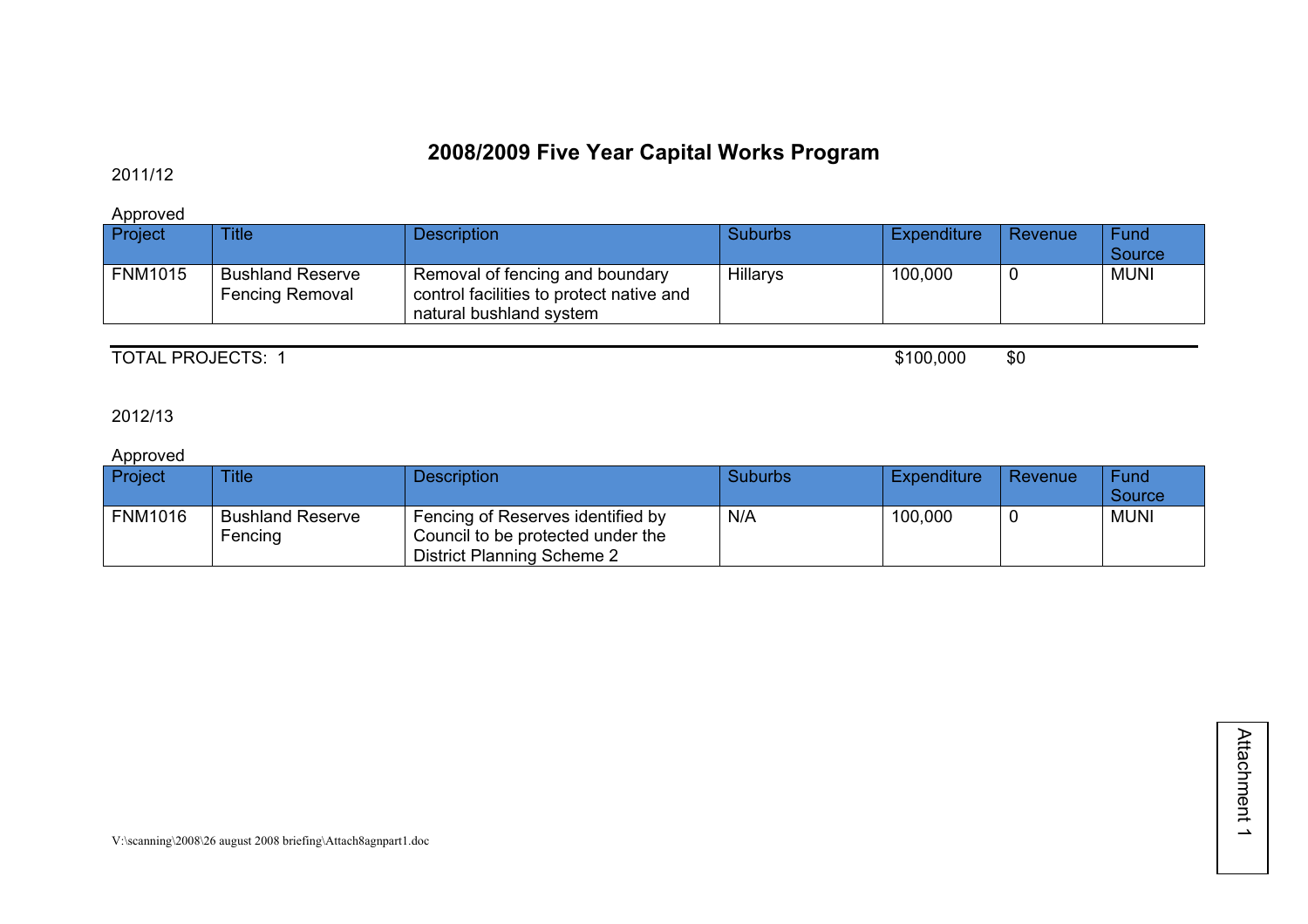## **Bushland Reserve Fencing Programme**

| <b>RESERVE NAME</b>                    | <b>FENCING STATUS</b> |  |  |  |  |
|----------------------------------------|-----------------------|--|--|--|--|
| <b>Porteous Park Sorrento</b>          | Complete              |  |  |  |  |
| <b>Sandalford Park Beldon</b>          | <b>Complete</b>       |  |  |  |  |
| <b>Bonnie Doon Park Connolly</b>       | Complete              |  |  |  |  |
| <b>Fairway Park Connolly</b>           | On order              |  |  |  |  |
| <b>Carnaby Park (medinah) Connolly</b> | <b>No</b>             |  |  |  |  |
| <b>Pine valley Park Connolly</b>       | <b>No</b>             |  |  |  |  |
| <b>St Michaels Park Connolly</b>       | <b>No</b>             |  |  |  |  |
| <b>Cawarra Park Craigie</b>            | <b>No</b>             |  |  |  |  |
| <b>Caledonia Park Currambine</b>       | <b>No</b>             |  |  |  |  |
| <b>Clermont Park Currambine</b>        | On order              |  |  |  |  |
| <b>Alfreton Park Duncraig</b>          | <b>No</b>             |  |  |  |  |
| <b>Glenbar Park Duncraig</b>           | On order              |  |  |  |  |
| <b>Lilburne Park Duncraig</b>          | Complete              |  |  |  |  |
| <b>Trigonometric Park Duncraig</b>     | <b>No</b>             |  |  |  |  |
| Lake Valley Park Edgewater             | <b>No</b>             |  |  |  |  |
| <b>Quarry Ramble Park Edgewater</b>    | <b>No</b>             |  |  |  |  |
| Littorina Park Heathridge              | <b>No</b>             |  |  |  |  |
| <b>Sir James Mcusker Park Iluka</b>    | Nο                    |  |  |  |  |
| <b>Naturaliste Park Iluka</b>          | <b>No</b>             |  |  |  |  |
| <b>Candlewood Park Joondalup</b>       | <b>No</b>             |  |  |  |  |
| <b>Water tower Park Joondalup</b>      | <b>No</b>             |  |  |  |  |
| <b>Blue Lake Park Joondalup</b>        | <b>No</b>             |  |  |  |  |
| Lakeside park Joondalup                | <b>NO</b>             |  |  |  |  |
| <b>Central Park Joondalup</b>          | <b>Commenced</b>      |  |  |  |  |
| Nanika Park Joondalup                  | <b>No</b>             |  |  |  |  |
| <b>Bridgewater park Kallaroo</b>       | <b>No</b>             |  |  |  |  |
| <b>Maritana Park Kallaroo</b>          | No                    |  |  |  |  |
| Cadogan park Kingsley                  | Complete              |  |  |  |  |
| <b>Cranston Park Kinross</b>           | <b>No</b>             |  |  |  |  |
| <b>Periwinkle Park Mullaloo</b>        | Complete              |  |  |  |  |
| <b>Beaumaris Park Ocean Reef</b>       | On order              |  |  |  |  |
| <b>Timberlane Park Woodvale</b>        | On order              |  |  |  |  |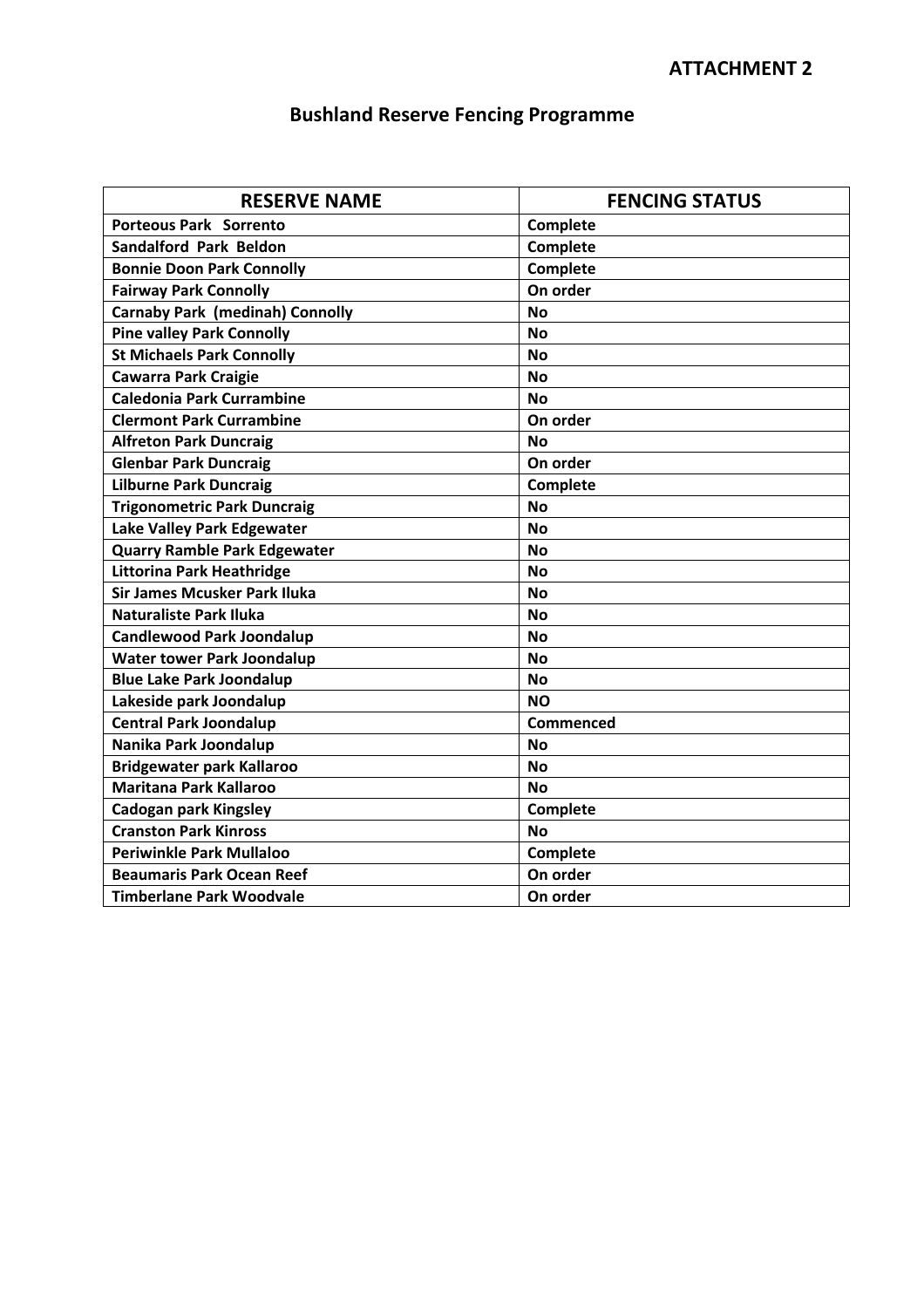#### **CRAIGIE BUSHLAND NATIVE WILDLIFE SANCTUARY**

Craigie Bushland is a 53 hectare bushland reserve to the north o0f Whitfords Avenue and west of the Mitchell Freeway and bounded by the Craigie Leisure Centre, the Quindalup dune escarpment and Craigie residential area and the Beenyup waste water treatment plant.

In April 2005 a report was prepared by Jean-Paul Orsini and Associates on the concept for a Wildlife Sanctuary in the Craigie Bushland. The Executive Summary was as follows:

*Craigie Bushland is a precious and scenic bushland reserve located at the heart of Perth's northern suburbs and managed by the City of Joondalup. Craigie Bushland, with its 53ha area of well-preserved tuart/jarrah/banksias woodland of outstanding conservation value, has long been recognised as an important community asset, as demonstrated by its inclusion into the State Government's Bush Forever plan.* 

*With the potential reintroduction into the Craigie Bushland of various species of native marsupials that have become rare or extinct in the Perth region, the reserve has the potential to become a sanctuary for Australian native wildlife and a centre of excellence for wildlife management, education and nature-based tourism in the Perth Metropolitan Area, attracting the local community as well as interstate and overseas visitors.* 

*However, for the creation of a future Craigie Bushland Wildlife Sanctuary to be successful, a number of steps would be required.* 

- x *Establishing adequate partnerships/linkages with various stakeholders and interested parties: wildlife authorities and other government organisations, community groups, indigenous custodians, private enterprise as well as teaching and research institutions*
- x *Preparing a feasibility study and strategic business plan for the project based on existing expertise and knowledge and including a time table for the project.*
- x *Providing the adequate capital works, expertise, personnel and support to carry the project through in the long term.*
- x *Sourcing adequate funding and resources for all stages of the project.*

*The project would be well placed as part of the City of Joondalup's Strategic Plan and Tourism Development Plan to provide significant benefits for the local community and Perth visitors alike, while enhancing the image of the City of Joondalup as an innovative and econfriendly destination.* 

In July 2006, Bennett Environmental Consulting Pty Ltd completed the Management Plan for the Beenyup waste water treatment plant to the north of the site. The summery of this document is as follows:

*The main function of the Beenyup Site is for wastewater treatment. The site is bounded by the Mitchell Freeway to the east, Ocean Reef Road to the north, the residential suburb of Craigie to the west and Craigie Open Space, an area of regionally significant bushland to the south.* 

*The Beenyup Site includes:* 

x *Wastewater treatment infrastructure*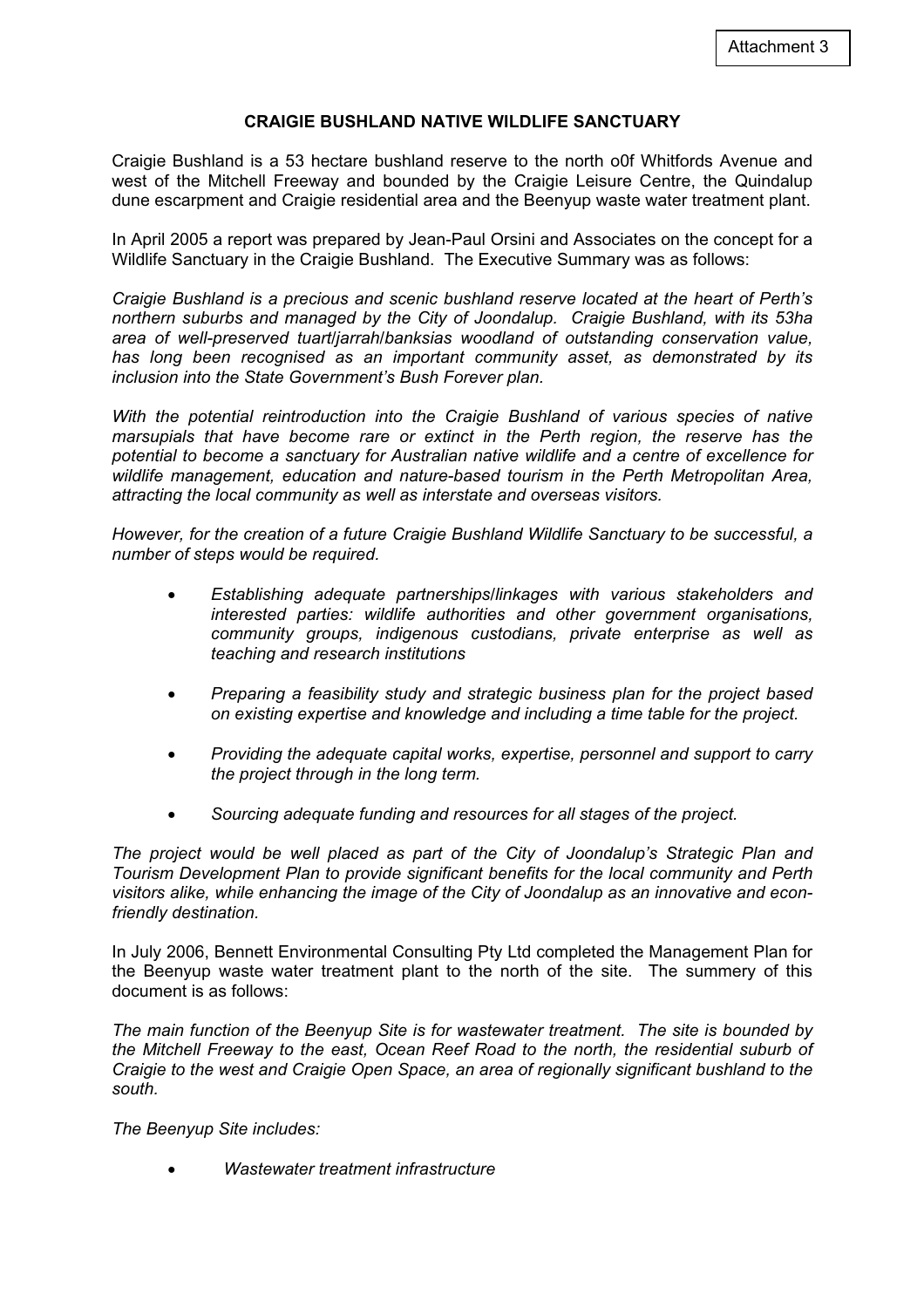- x *Commercial land*
- x *Construction Branch Compound*
- x *Woodlot area*
- x *Bush Forever Site 303*
- x *Other bush area*
- x *Quindalup Dune; and*
- x *Site entrance*

The Management Plan addresses the rehabilitation of the remnant bushland, both that *included in Bush Forever 303 and other Areas. The Plan covers the following:* 

- x *Background information on the geology and fauna*
- x *Weeds and their management*
- x *Flora of the Bush Forever section of the Site*
- x *Soil preparation where required*
- x *Rehabilitation techniques including seed collection, propagation of seedlings, timing of planting/sowing;*
- x *Rehabilitation of the Quindalup Dune*
- x *Monitoring the success or otherwise of rehabilitation*
- x *Fire control*
- x *Site aesthetics*
- x *Corridors and linkage*
- x *Community involvement*
- **Public access and**
- x *Visual amenity*

*Recommendations are made to employ qualified environmental weed specialists, seed collectors and nurseries to control the weeds and prepare the seeds and seedlings for sowing and planting. All seeds and plant material used for the rehabilitation must be collected from the Site or from the adjoining bush areas with the permission of the owners.* 

*Rehabilitation of the Bush Forever area is to be undertaken first, progressing to the completely degraded sites with time. The first sections to be rehabilitated are the area around the proposed digesters, and the Quindalup Dune once a path and steps have been completed. A time frame has been constructed which allows 12 years for the complete rehabilitation of the Sire and further 3 years to complete the monitoring. Recommendations are made for the preferred sites for future expansion. Waste management is also considered.* 

The City is currently working towards a partnership with the Water Corporation for the ongoing development of the proposed bush sanctuary to include areas of the bush surrounding the treatment plant and within Water Corporation land. This has resulted in the public access project from the Quindalup escarpment being jointly funded by the City and the Corporation.

In 2008 the City has committed to two parallel projects within the budgets. The first is a feasibility project with the following deliverables:

x *A feasibility study for the establishment of a sanctuary in the Craigie Bushland that involves the identification and consultation with key stakeholders taking into consideration natural, cultural and conservation issues surrounding the Craigie Bushland Reserve.*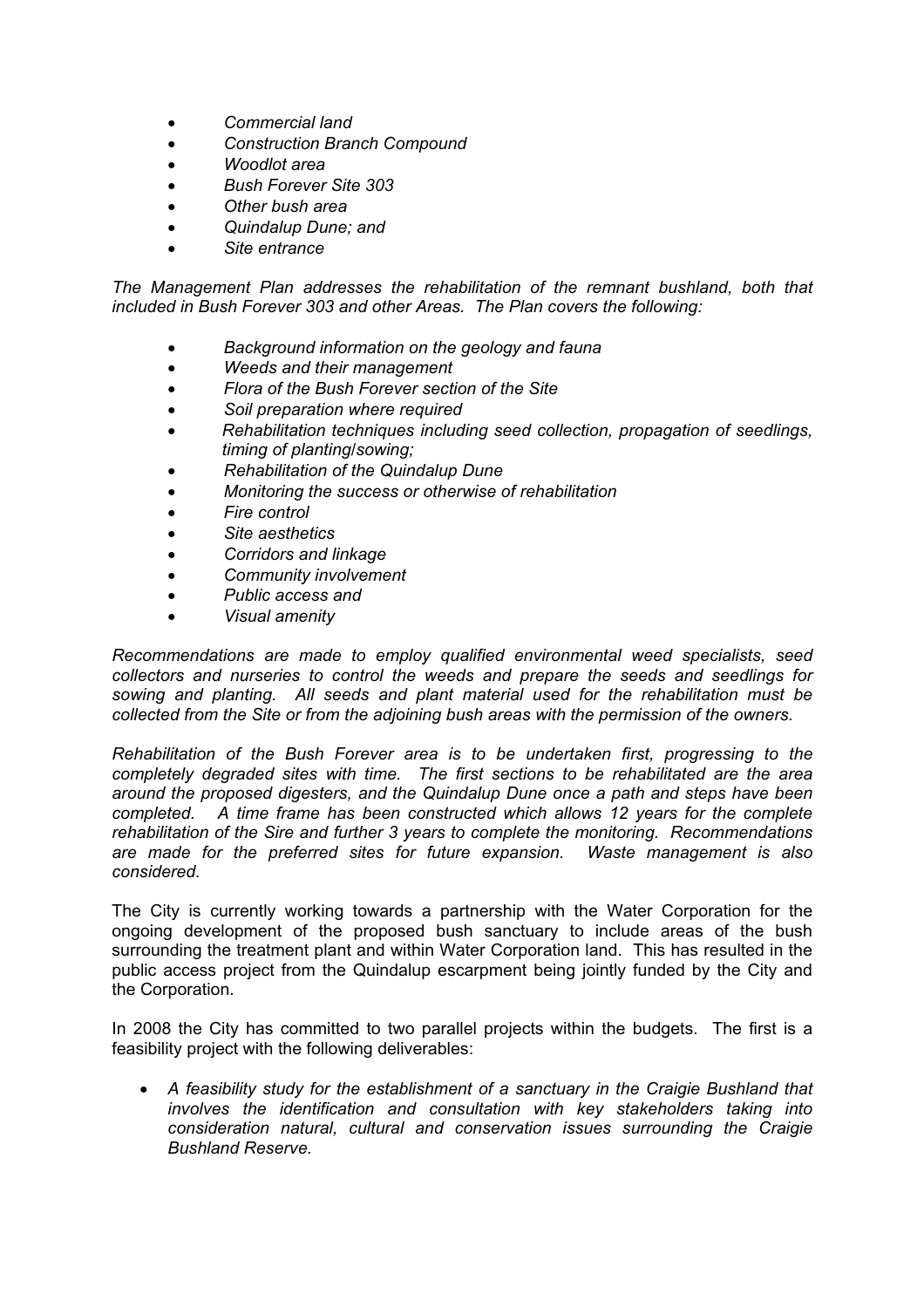- x *A report that details the justification for the type of sanctuary, the potential location (site assessments) and types of activities that need to occur.*
- x *Make recommendation on the issues such as financial implications (capital and operating), funding sources, management structures, planning considerations and responsibilities for establishing a sanctuary.*

The second is provision of \$280,000 in the 2008/09 budget for a feral animal fence to be erected around the bushland reserve (see attached diagram).

There have been ongoing surveys of fauna within the area of the reserve and the following list provides those which have been identified:

| <b>Fauna Species Recorded in Craigie Bushland</b> |                                 |  |  |  |  |  |  |  |
|---------------------------------------------------|---------------------------------|--|--|--|--|--|--|--|
| <b>Mammals</b>                                    |                                 |  |  |  |  |  |  |  |
| Western Brush Wallaby                             | Macropus irma                   |  |  |  |  |  |  |  |
| Western Grey Kangaroo                             | Macropus fuliginosus            |  |  |  |  |  |  |  |
| <b>Common Brushtail Possum</b>                    | Trichosorus velpecula           |  |  |  |  |  |  |  |
| Southern Brown Bandicoot                          | Isoodon obesulus                |  |  |  |  |  |  |  |
| <b>Black Rat</b>                                  | <b>Rattus rattus</b>            |  |  |  |  |  |  |  |
| <b>House Mouse</b>                                | Mus musculus                    |  |  |  |  |  |  |  |
| European Fox                                      | <b>Vulpes vulpes</b>            |  |  |  |  |  |  |  |
| European rabbit                                   | Oryctolagus cuniculus           |  |  |  |  |  |  |  |
| <b>Snakes</b>                                     |                                 |  |  |  |  |  |  |  |
| <b>Dugite</b>                                     | Pseudonaja affinis              |  |  |  |  |  |  |  |
| <b>Skinks</b>                                     |                                 |  |  |  |  |  |  |  |
| Stripped Skink                                    | <b>Ctenotus fallens</b>         |  |  |  |  |  |  |  |
| <b>Yellow Bellied Skink</b>                       | Hemiergis peronii quadrilineata |  |  |  |  |  |  |  |
| <b>Greys Skink</b>                                | Menetia greyii                  |  |  |  |  |  |  |  |
| <b>West Coast Morethia Skink</b>                  | Morethia lineoocallata          |  |  |  |  |  |  |  |
| <b>Red Throated Skink</b>                         | Morethia obscura                |  |  |  |  |  |  |  |
| <b>Bobtail Skink</b>                              | Tiliqua rugosa                  |  |  |  |  |  |  |  |
| <b>Dragons</b>                                    |                                 |  |  |  |  |  |  |  |
| Western Bearded Dragon                            | Pogona minor                    |  |  |  |  |  |  |  |
| <b>Birds</b>                                      |                                 |  |  |  |  |  |  |  |
| <b>Australian Kestral</b>                         | Falco anatidae                  |  |  |  |  |  |  |  |
| <b>Australian Shelduck</b>                        | Tadorna tadornoides             |  |  |  |  |  |  |  |
| <b>Maned Duck</b>                                 | Chenonetta jubata               |  |  |  |  |  |  |  |
| Rainbow Bee-eater                                 | Merops ornatus                  |  |  |  |  |  |  |  |
| Sacred Kingfisher                                 | Halycon sancta                  |  |  |  |  |  |  |  |
| Fan tailed Cuckoo                                 | Cuculus pyrrhophanus prionurus  |  |  |  |  |  |  |  |
| Shining bronze Cuckoo                             | Chryscoccyx lucidus plagosus    |  |  |  |  |  |  |  |
| Pallid Cuckoo                                     | Cuculus pallidus                |  |  |  |  |  |  |  |
| <b>Inland Thornbill</b>                           | Acanthiza apacalis              |  |  |  |  |  |  |  |
| Western warbler                                   | Gerygone fusca                  |  |  |  |  |  |  |  |
| <b>White Browed Scrubwren</b>                     | Sericornus frontalis maculatis  |  |  |  |  |  |  |  |
| <b>Blackfaced Cuckoo Shrike</b>                   | Coracina novaehollandiae        |  |  |  |  |  |  |  |
| Australian Magpie                                 | Gymnorhina tibicen              |  |  |  |  |  |  |  |
| Australian raven                                  | Corvus corinoides               |  |  |  |  |  |  |  |
| <b>Grey Butcherbird</b>                           | Craciticus torquatus torquatus  |  |  |  |  |  |  |  |
| Magpie Lark                                       | Grallina cyanoleuca             |  |  |  |  |  |  |  |
| <b>Splendid Fairy Wren</b>                        | Malurus splendens splendens     |  |  |  |  |  |  |  |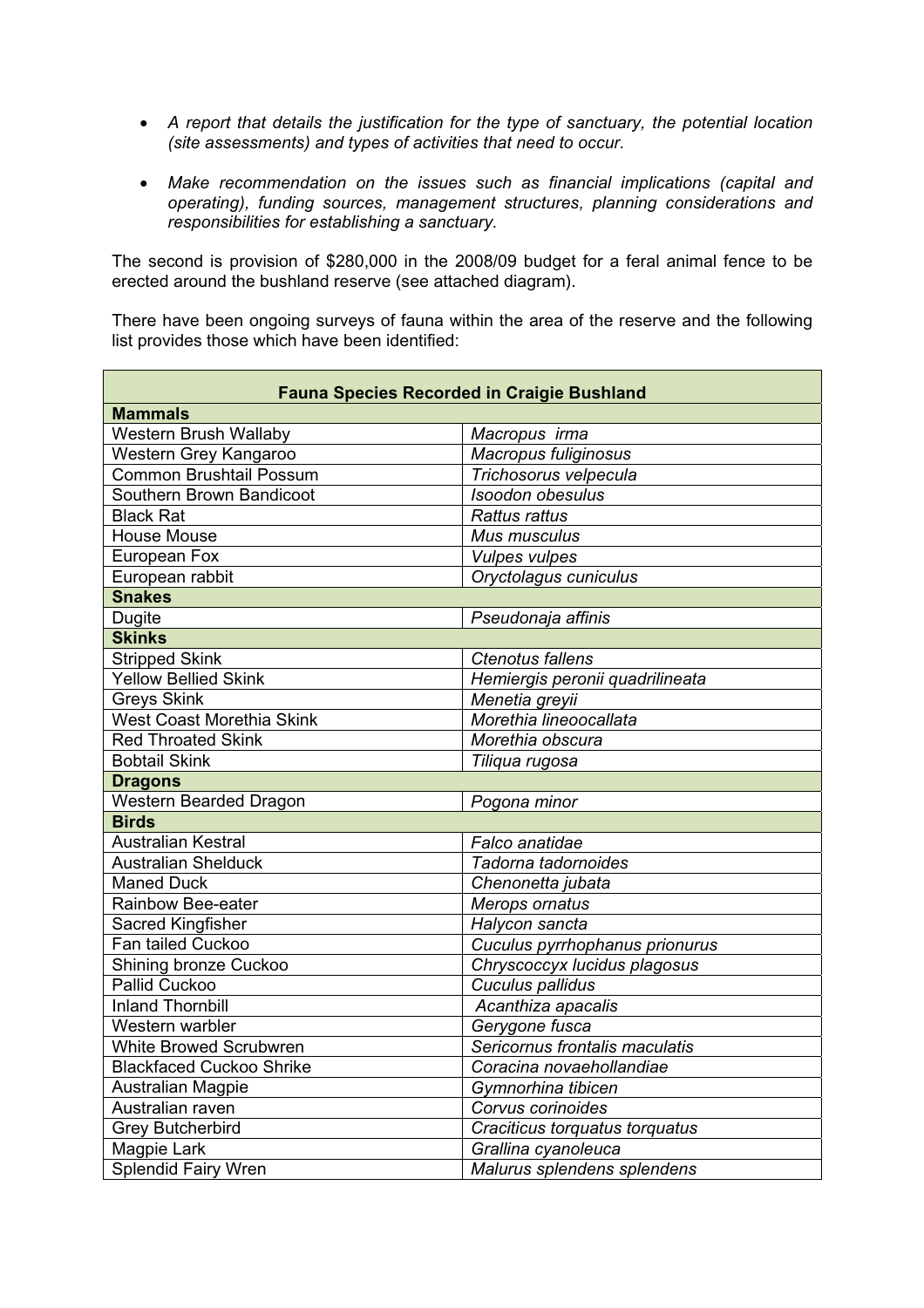| <b>Brown Honey Eater</b> | Lichmera indistincta               |
|--------------------------|------------------------------------|
| <b>Red Wattlebird</b>    | Anthocharia carunculate woodwardii |
| <b>Grey Fantail</b>      | Rhipidura fulginosa preissi        |
| Silver Eye               | Zasterops lateralis gouldi         |
| Galah                    | Cacatua roseicappilla              |
| <b>Ringnecked Parrot</b> | Platycercus zonarius               |
| <b>Red Capped Parrot</b> | Purpuricephalus spurius            |

Reports in the progress of these two projects will be provided as the information becomes available.

#### **MARTYN GLOVER**

Director Infrastructure Services

28 August 2008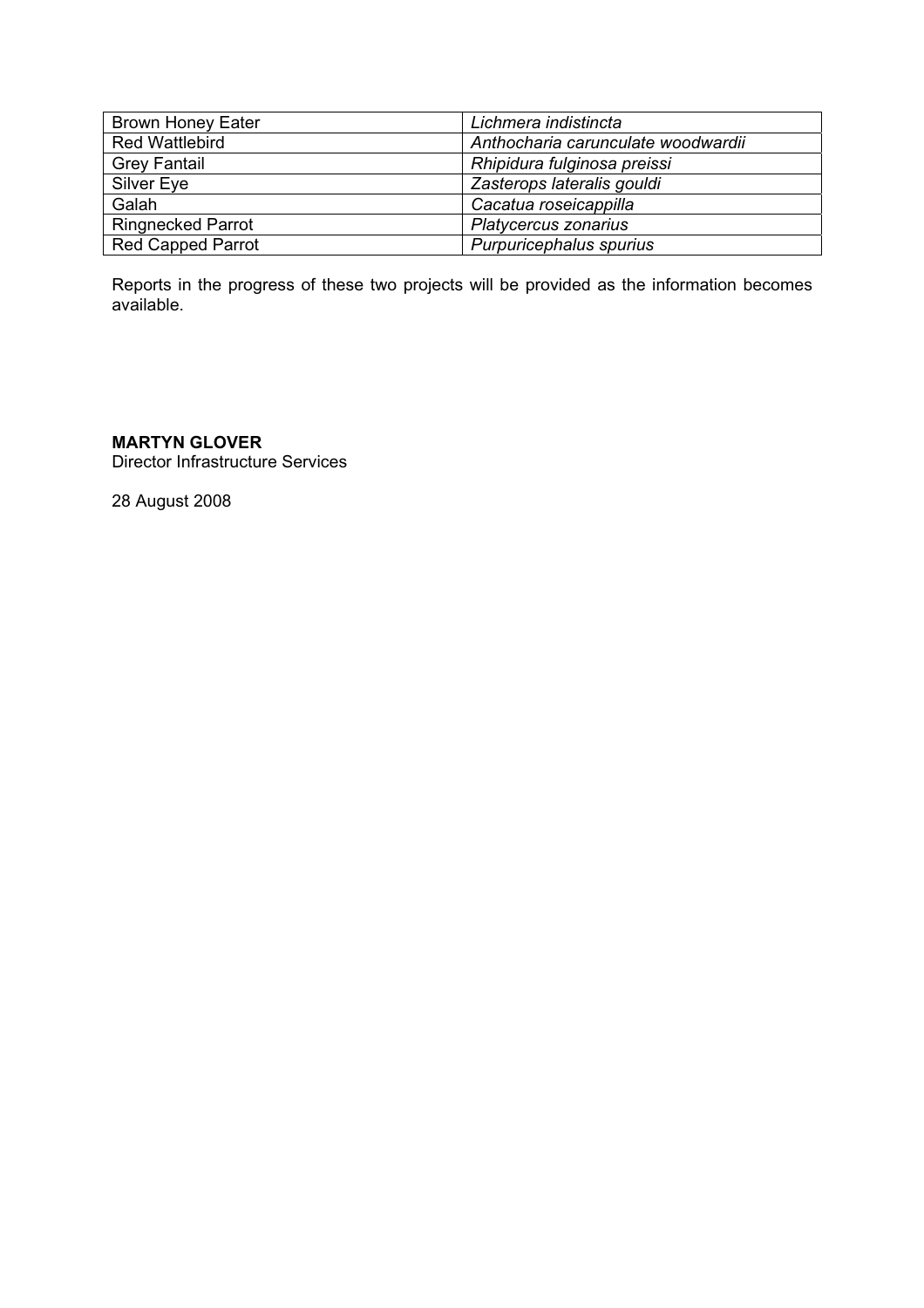

### Capped fences – for cats, rabbits and other mammalian pests

#### Designed to exclude:

All feral mammals (in N.Z.) including rabbits, cats, goats, pigs, mustelids, possums, and rodents.

#### **Examples of use:**

Fence 1. Used at the Karori Wildlife Sanctuary, New Zealand to protect native wildlife and native vegetation.

Fence 2. Used at Rapanui Point and Omaha Beach, New Zealand to protect native wildlife.

#### Features:

- · Wire mesh forms an effective barrier
- Wire netting apron prevents animals passing beneath the fence
- . Steel roll cap prevents animals climbing over the fence.
- Internal corner angles greater than 120<sup>o</sup> to prevent climbing animals jumping or bracing against adjacent fence panels.

#### **Estimated cost of materials:**

Exact material costs are not available for these designs but would exceed \$50,000/km.

#### **Efficiency:**

**Extensive captive trials of these** designs have been conducted. Of the species trialed, cats are of most interest to this report.

Fence 1. The Karori Sanctuary Trust Inc. trialed a small number of cats against this fence, none of which were able to cross it. possums were observed to be more proficient climbers than cats and, of the thirty individuals trialed, only two breached the fence. Neither of these animals crossed the fence in a second trial (Karori Sanctuary Trust Inc. 1998)

Fence 2. The XcluderTM Pest Proof Fencing Company's rolled: hood successfully excluded the 21 feral cats and 12 wild possums trialed against it (Day and MacGibbon 2002)